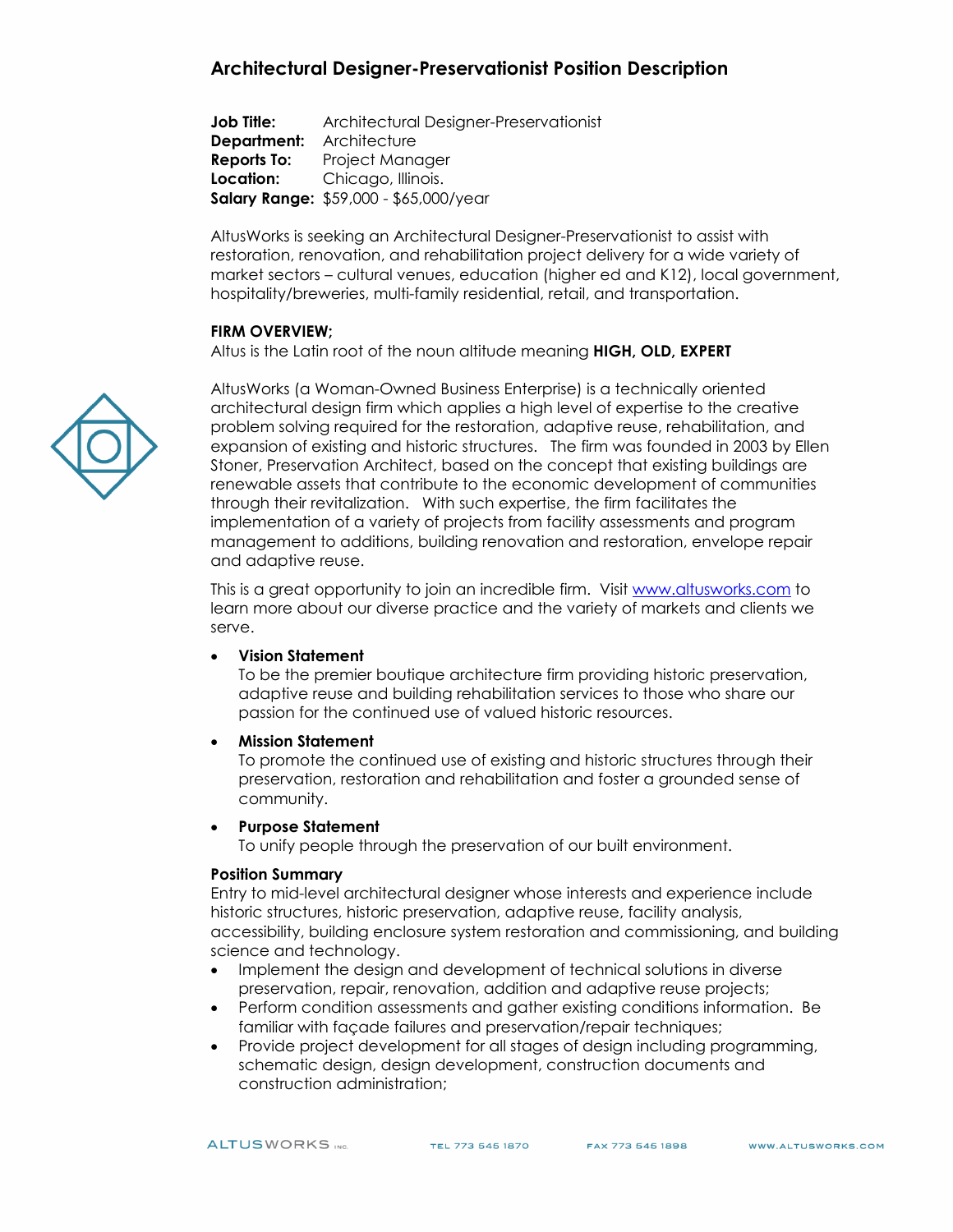- Preform archival research, author reports and designation nominations, prepare Section 106 documentation and perform building envelope commissioning tasks;
- Participate in corporate marketing, strategic planning, and proposal preparation support;

### **Required Skills**

- Knowledgeable in building assessment, scope development, construction document development, and construction administration
- Comfortable developing design and technical solutions under the guidance of senior staff while taking initiative for growth and additional responsibility.
- Working knowledgeable in the evaluation of existing building systems' conditions and the ability to generate an appropriate, comprehensive scope of work to remediate the condition.
- Proficient in current ACAD and/or Revit, Microsoft Office, Adobe products, Bluebeam, and Project Management Software
- Self-starter, as well as a flexible, collaborative team player, willing to take on all assignments.
- Exhibit strong leadership skills, patience, and Critical Thinking.
- Exhibit strong organizational and communication skills, for in-person and virtual interactions.
- General knowledge of construction and preservation techniques and policies
- Familiarity with applicable Building Codes, Life Safety Codes, Energy Codes, Historic Preservation Standards and Accessibility Laws.

# **Education and Experience**

- Professional Degree in Architecture
- Certificate or working experience in Historic Preservation.
- Registered/Licensed Architect or working toward licensure.
- 2 10 years' experience with the preparation of construction documents and construction administration with specific interest in, and experience with existing buildings, renovations, preservation, historic structures, facility analyses, accessibility and building science and technology.

# **Language Skills**

- Ability to communicate with clients, consultants, contractors, and co-workers effectively and professionally at all times, graphically, verbally and in written documents.
- Clear, correct, and concise contract documentation and communication
- Present at project meetings and at interviews

# **Job Standards**

- Meet Project Deadlines
- Work efficiently within budgeted fees.
- Maintain contractual review and response timelines.
- Accurate record keeping

# **Other Skills**

- Spatial thinking
- Critical thinking
- Creative/Artistic/ Design
- Space Planning/programming